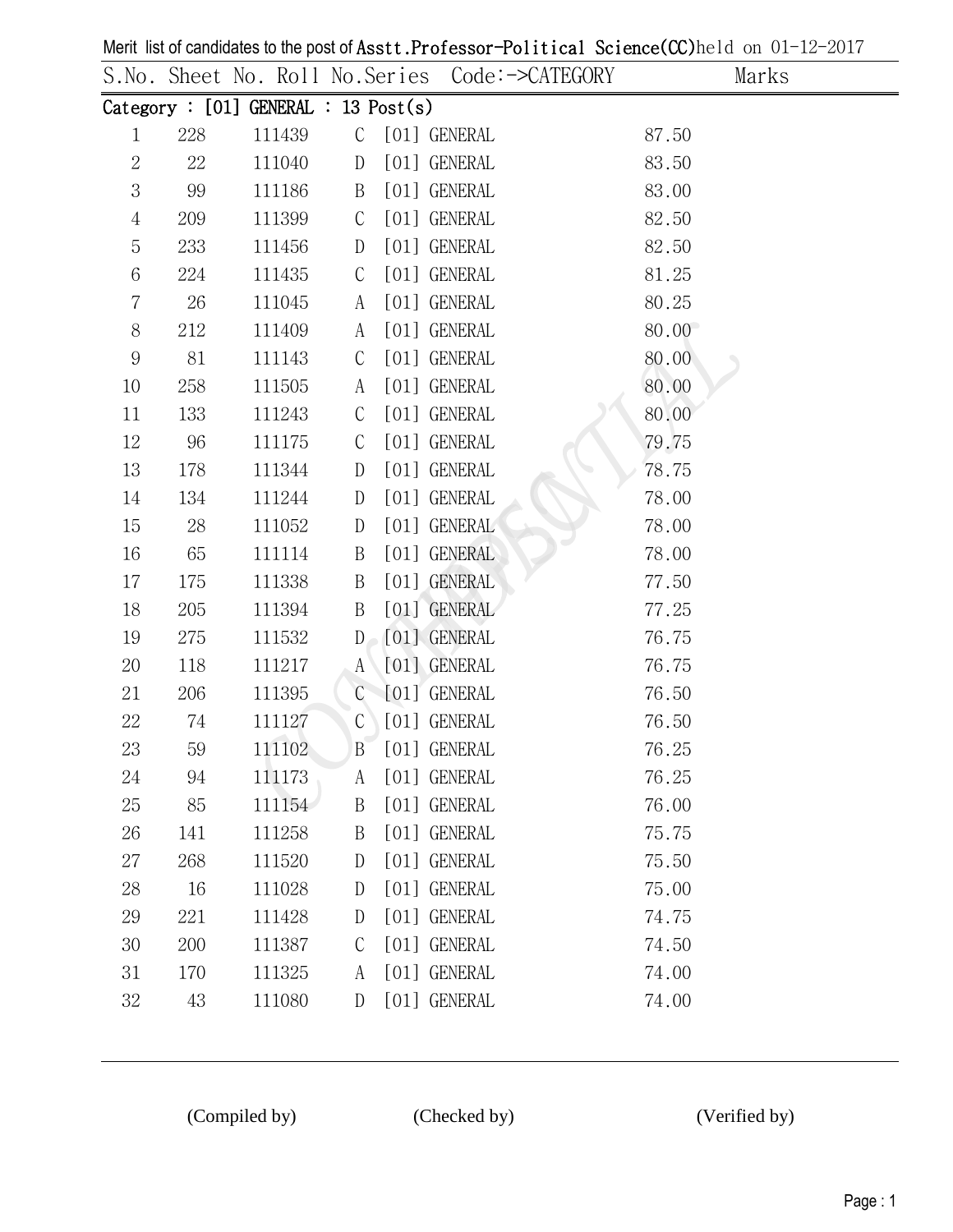|        |     |        |              | S.No. Sheet No. Roll No.Series Code:->CATEGORY | Marks                                                     |
|--------|-----|--------|--------------|------------------------------------------------|-----------------------------------------------------------|
| 33     | 62  | 111105 | A            | [01] GENERAL                                   | 73.50                                                     |
| $34\,$ | 128 | 111234 | B            | [01] GENERAL                                   | 73.50                                                     |
| $35\,$ | 140 | 111255 | C            | [01] GENERAL                                   | 73.25                                                     |
| $36\,$ | 130 | 111238 | B            | [01] GENERAL                                   | 73.25                                                     |
| 37     | 157 | 111294 | B            | [01] GENERAL                                   | 73.25                                                     |
| 38     | 172 | 111331 | C            | [01] GENERAL                                   | 73.00                                                     |
| $39\,$ | 15  | 111027 | C            | [01] GENERAL                                   | 73.00                                                     |
| 40     | 106 | 111203 | $\mathsf{C}$ | [01] GENERAL                                   | 73.00                                                     |
| 41     | 42  | 111074 | B            | [03] SCHED.TRIBE of H.P.                       | 72.75                                                     |
| 42     | 285 | 111546 | B            | [01] GENERAL                                   | 72.50                                                     |
|        |     |        |              |                                                | No.of candidates qualified: 13 x 3=39+3: $\rightarrow$ 42 |
| 43     | 125 | 111228 | D            | [01] GENERAL                                   | 72.25                                                     |
| 44     | 216 | 111417 | A            | [01] GENERAL                                   | 72.00                                                     |
| 45     | 115 | 111213 | A            | [01] GENERAL                                   | 71.75                                                     |
| 46     | 77  | 111131 | $\mathsf{C}$ | [01] GENERAL                                   | 71.50                                                     |
| 47     | 194 | 111371 | $\mathsf C$  | [01] GENERAL                                   | 71.50                                                     |
| 48     | 116 | 111215 | C            | [01] GENERAL                                   | 71.25                                                     |
| 49     | 193 | 111370 | B            | [01] GENERAL                                   | 71.25                                                     |
| 50     | 89  | 111161 | A            | [01] GENERAL                                   | 71.25                                                     |
| 51     | 203 | 111391 |              | $C \cap [01]$ GENERAL                          | 71.25                                                     |
| 52     | 177 | 111340 | D            | [01] GENERAL                                   | 71.25                                                     |
| 53     | 183 | 111352 | D            | [01] GENERAL                                   | 70.50                                                     |
| 54     | 267 | 111519 | $\mathsf{C}$ | [01] GENERAL                                   | 70.25                                                     |
| 55     | 25  | 111043 | $\mathsf{C}$ | [01] GENERAL                                   | 70.25                                                     |
| 56     | 107 | 111204 | D            | [01] GENERAL                                   | 70.25                                                     |
| 57     | 274 | 111531 | C            | [01] GENERAL                                   | 70.25                                                     |
| 58     | 30  | 111054 | B            | [01] GENERAL                                   | 70.00                                                     |
| 59     | 199 | 111386 | B            | [01] GENERAL                                   | 70.00                                                     |
| 60     | 129 | 111236 | D            | [01] GENERAL                                   | 70.00                                                     |
| 61     | 143 | 111260 | D            | [01] GENERAL                                   | 69.75                                                     |
| $62\,$ | 181 | 111350 | B            | [01] GENERAL                                   | 69.00                                                     |
| 63     | 208 | 111397 | A            | [01] GENERAL                                   | 69.00                                                     |
| 64     | 260 | 111508 | $\mathbf{D}$ | [01] GENERAL                                   | 68.75                                                     |

Merit list of candidates to the post of Asstt.Professor-Political Science(CC)held on 01-12-2017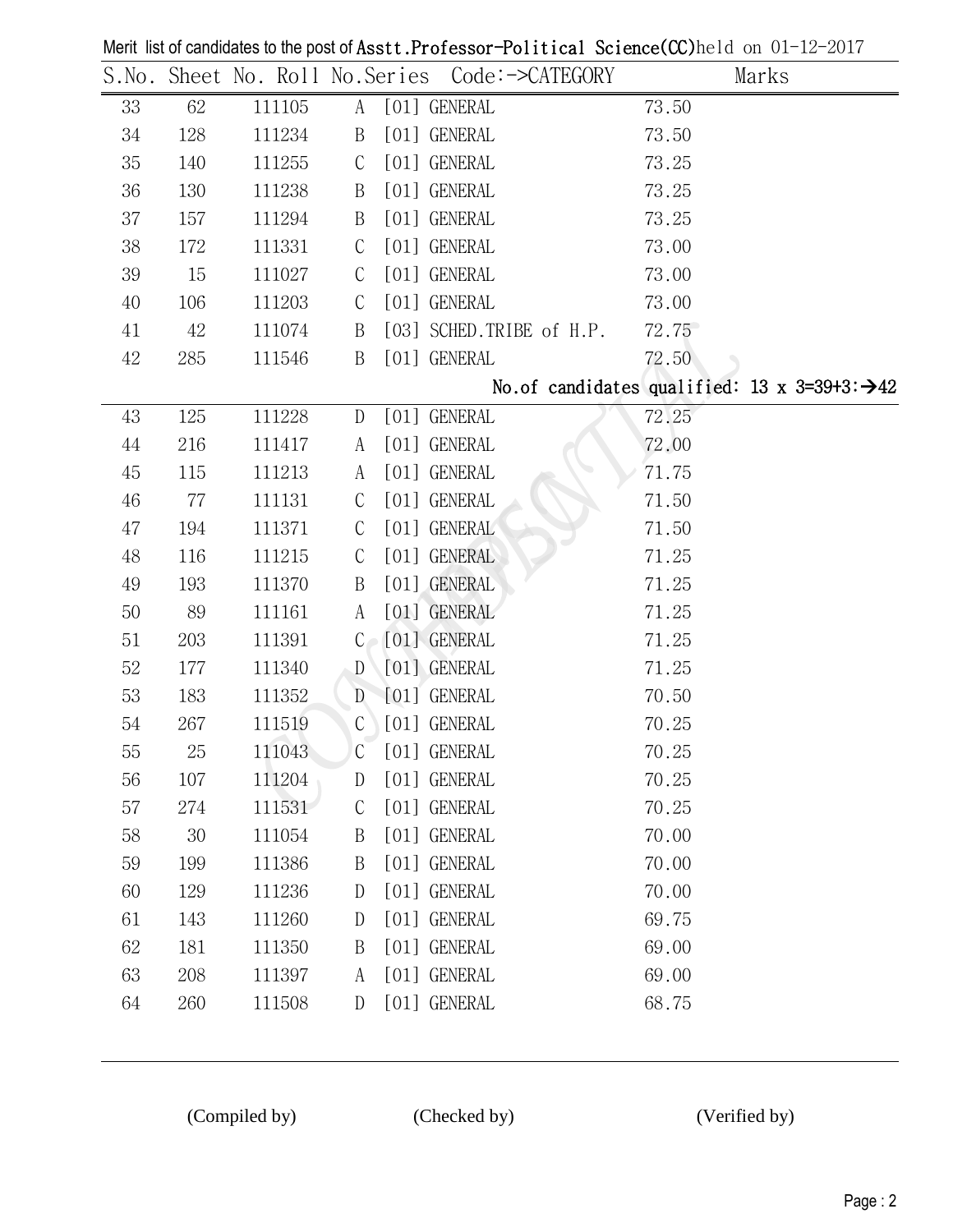|    |                |        |               | S.No. Sheet No. Roll No.Series Code:->CATEGORY | Marks |
|----|----------------|--------|---------------|------------------------------------------------|-------|
| 65 | 231            | 111444 | D             | [01] GENERAL                                   | 68.75 |
| 66 | 9              | 111019 | $\mathcal{C}$ | [01] GENERAL                                   | 68.75 |
| 67 | 259            | 111507 | $\mathcal{C}$ | [01] GENERAL                                   | 68.50 |
| 68 | 166            | 111315 | $\mathsf{C}$  | [01] GENERAL                                   | 68.50 |
| 69 | 242            | 111474 | B             | [01] GENERAL                                   | 68.25 |
| 70 | 236            | 111462 | B             | [01] GENERAL                                   | 68.25 |
| 71 | 147            | 111270 | B             | [01] GENERAL                                   | 68.00 |
| 72 | 57             | 111099 | $\mathcal{C}$ | [01] GENERAL                                   | 68.00 |
| 73 | 225            | 111436 | D             | [01] GENERAL                                   | 68.00 |
| 74 | 48             | 111085 | A             | [01] GENERAL                                   | 67.75 |
| 75 | 144            | 111261 | A             | [01] GENERAL                                   | 67.50 |
| 76 | 227            | 111438 | B             | [01] GENERAL                                   | 67.50 |
| 77 | 211            | 111404 | D             | [01] GENERAL                                   | 67.25 |
| 78 | 131            | 111239 | $\mathcal{C}$ | [01] GENERAL                                   | 67.00 |
| 79 | 102            | 111194 | B             | [01] GENERAL                                   | 66.50 |
| 80 | $\overline{4}$ | 111007 | $\mathsf{C}$  | [01] GENERAL                                   | 66.25 |
| 81 | 270            | 111525 | A             | [01] GENERAL                                   | 66.00 |
| 82 | 119            | 111220 | D             | [01] GENERAL                                   | 65.75 |
| 83 | 21             | 111038 | B             | [01] GENERAL                                   | 65.75 |
| 84 | 244            | 111476 |               | $D_{\odot}$ [03] SCHED.TRIBE of H.P.           | 65.75 |
| 85 | 240            | 111472 | D             | [01] GENERAL                                   | 65.50 |
| 86 | 283            | 111544 | D             | [01] GENERAL                                   | 65.50 |
| 87 | 35             | 111064 | D             | [01] GENERAL                                   | 65.25 |
| 88 | 250            | 111493 | A             | [01] GENERAL                                   | 65.00 |
| 89 | 262            | 111510 | B             | [03] SCHED.TRIBE of H.P.                       | 65.00 |
| 90 | 254            | 111498 | B             | [01] GENERAL                                   | 65.00 |
| 91 | 173            | 111333 | A             | [14] GENERAL. VISUALLY IMP                     | 64.75 |
| 92 | 219            | 111422 | B             | [01] GENERAL                                   | 64.50 |
| 93 | 188            | 111357 | A             | [01] GENERAL                                   | 63.75 |
| 94 | 272            | 111528 | $\mathbf{D}$  | [01] GENERAL                                   | 63.75 |
| 95 | 44             | 111081 | A             | [01] GENERAL                                   | 63.75 |
| 96 | 282            | 111543 | $\mathcal{C}$ | [01] GENERAL                                   | 63.50 |
| 97 | 75             | 111129 | A             | [01] GENERAL                                   | 63.50 |

Merit list of candidates to the post of Asstt.Professor-Political Science(CC)held on 01-12-2017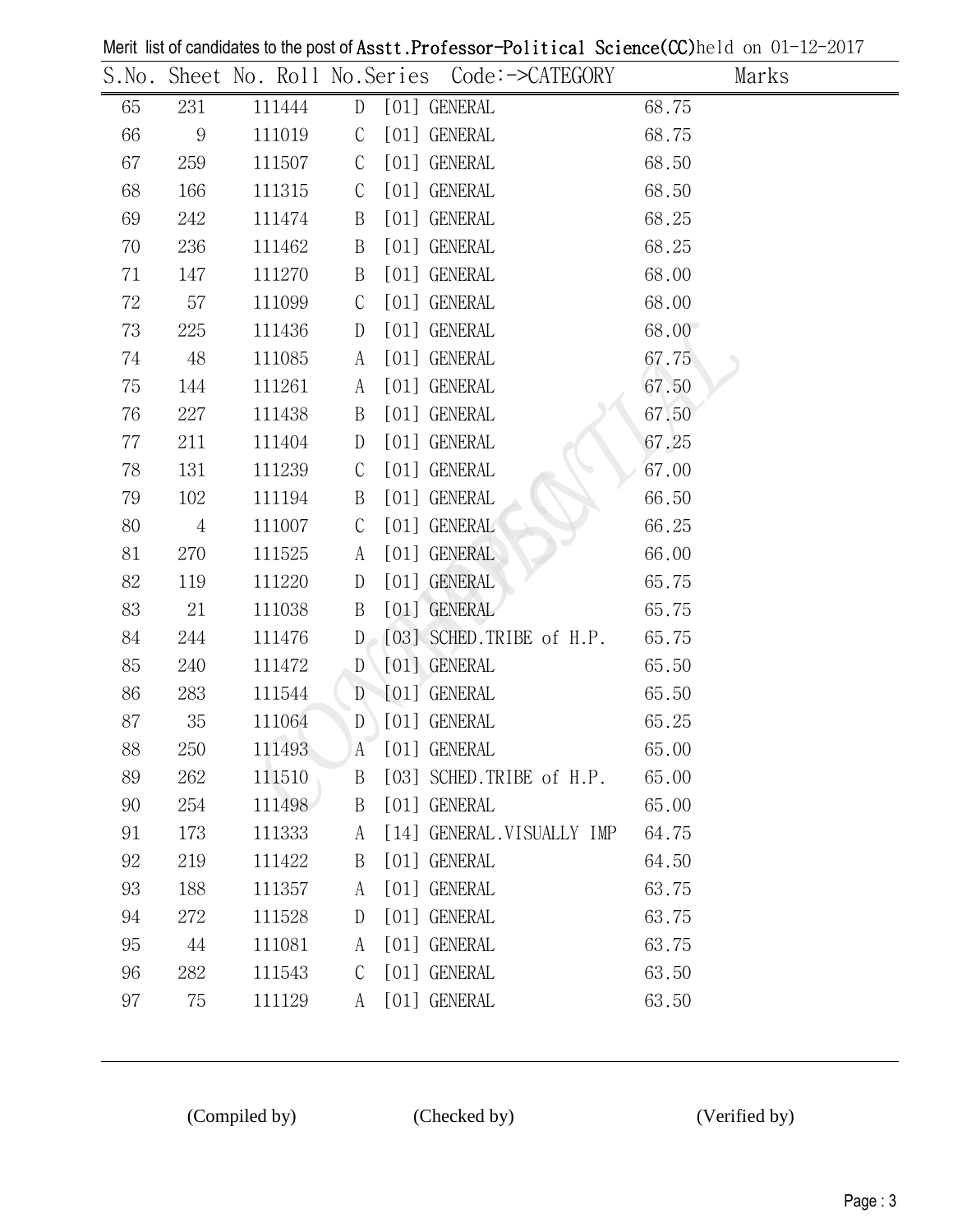|     |                |        |                  | S.No. Sheet No. Roll No.Series Code:->CATEGORY | Marks |
|-----|----------------|--------|------------------|------------------------------------------------|-------|
| 98  | 161            | 111304 | D                | [01] GENERAL                                   | 63.25 |
| 99  | $\mathbf{1}$   | 111002 | $\boldsymbol{B}$ | [01] GENERAL                                   | 62.75 |
| 100 | 36             | 111065 | A                | [01] GENERAL                                   | 62.75 |
| 101 | 215            | 111416 | D                | [01] GENERAL                                   | 62.50 |
| 102 | 3              | 111004 | D                | [01] GENERAL                                   | 62.25 |
| 103 | 64             | 111107 | $\mathcal{C}$    | [01] GENERAL                                   | 62.25 |
| 104 | 61             | 111104 | D                | [01] GENERAL                                   | 62.25 |
| 105 | 46             | 111083 | $\mathcal{C}$    | [01] GENERAL                                   | 62.00 |
| 106 | 13             | 111025 | A                | [01] GENERAL                                   | 61.75 |
| 107 | 37             | 111067 | $\mathsf{C}$     | [01] GENERAL                                   | 61.50 |
| 108 | 222            | 111429 | A                | [01] GENERAL                                   | 61.25 |
| 109 | 180            | 111347 | $\mathsf{C}$     | [01] GENERAL                                   | 61.00 |
| 110 | 39             | 111070 | B                | [01] GENERAL                                   | 61.00 |
| 111 | 257            | 111504 | D                | [01] GENERAL                                   | 60.75 |
| 112 | 123            | 111225 | A                | [01] GENERAL                                   | 60.50 |
| 113 | 179            | 111346 | B                | [01] GENERAL                                   | 60.50 |
| 114 | 40             | 111072 | D                | [01] GENERAL                                   | 60.25 |
| 115 | 8 <sup>8</sup> | 111014 | B                | [01] GENERAL                                   | 60.00 |
| 116 | 251            | 111495 | $\mathsf{C}$     | [01] GENERAL                                   | 60.00 |
| 117 | 235            | 111461 |                  | $A \cap [03]$ SCHED. TRIBE of H.P.             | 60.00 |
| 118 | 229            | 111440 | $\mathbb{D}$     | [01] GENERAL                                   | 59.00 |
| 119 | 58             | 111100 | D                | [01] GENERAL                                   | 58.75 |
| 120 | 192            | 111367 | $\mathcal{C}$    | [01] GENERAL                                   | 58.75 |
| 121 | 101            | 111189 | A                | [03] SCHED.TRIBE of H.P.                       | 58.00 |
| 122 | 73             | 111126 | B                | [01] GENERAL                                   | 58.00 |
| 123 | $\overline{7}$ | 111012 | $\mathbf{D}$     | [01] GENERAL                                   | 57.75 |
| 124 | 113            | 111211 | $\mathsf{C}$     | [01] GENERAL                                   | 57.75 |
| 125 | 162            | 111305 | A                | [01] GENERAL                                   | 57.50 |
| 126 | 255            | 111500 | $\mathbf{D}$     | [01] GENERAL                                   | 57.00 |
| 127 | 263            | 111511 | $\mathcal{C}$    | [01] GENERAL                                   | 56.50 |
| 128 | 86             | 111157 | A                | [03] SCHED.TRIBE of H.P.                       | 56.50 |
| 129 | 54             | 111091 | $\mathcal{C}$    | [01] GENERAL                                   | 56.25 |
| 130 | 71             | 111122 | B                | [01] GENERAL                                   | 56.00 |

Merit list of candidates to the post of Asstt.Professor-Political Science(CC)held on 01-12-2017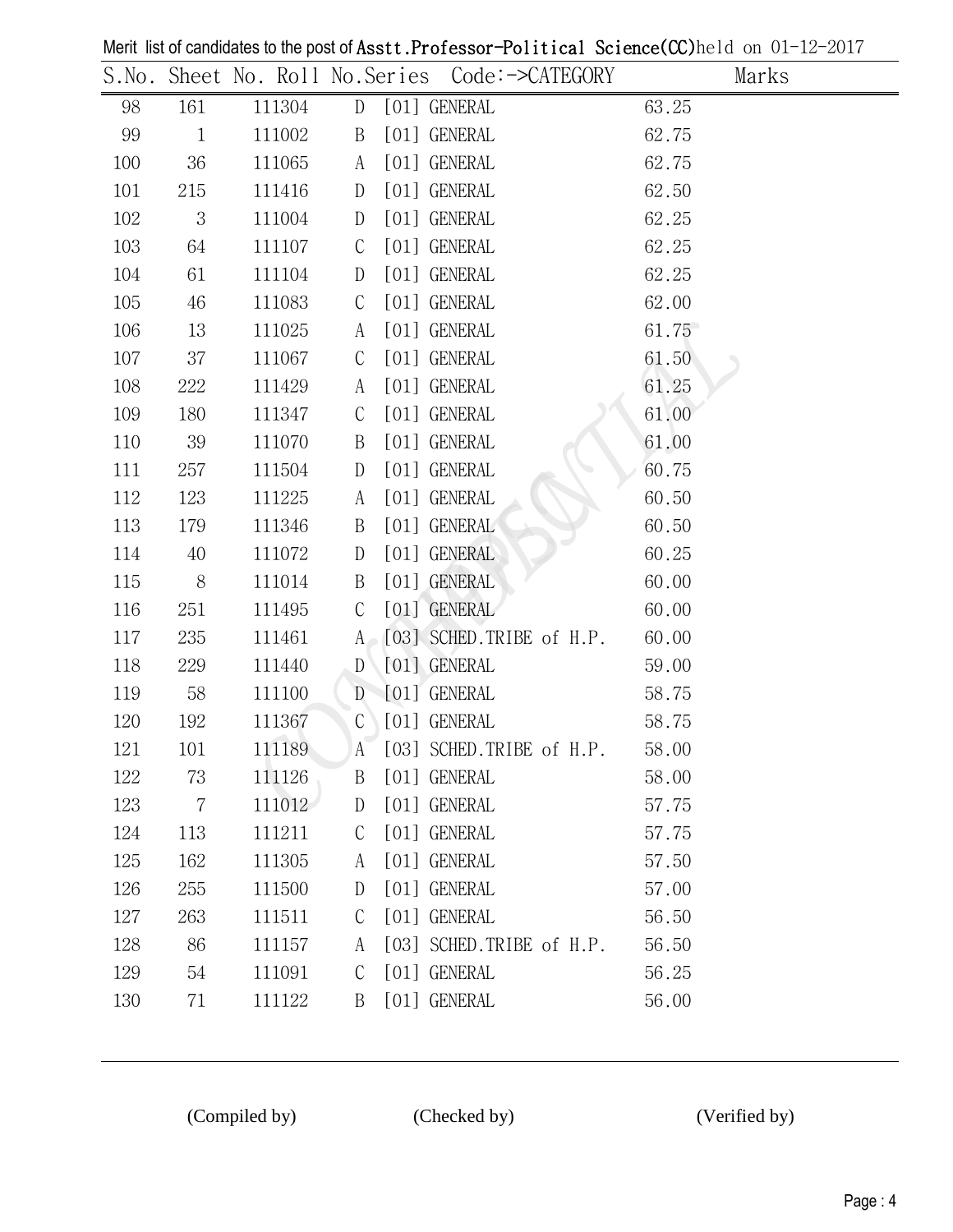|     |     |        |               |                                     | Marks |
|-----|-----|--------|---------------|-------------------------------------|-------|
| 131 | 160 | 111302 | B             | [01] GENERAL                        | 55.75 |
| 132 | 265 | 111515 | $\mathsf{C}$  | [01] GENERAL                        | 55.25 |
| 133 | 56  | 111097 | A             | [01] GENERAL                        | 55.25 |
| 134 | 213 | 111410 | B             | [01] GENERAL                        | 54.50 |
| 135 | 88  | 111160 | $\mathbb{D}$  | [01] GENERAL                        | 54.50 |
| 136 | 218 | 111421 | A             | [22] GENERAL BLIND OF H.P           | 54.00 |
| 137 | 220 | 111423 | $\mathcal{C}$ | [01] GENERAL                        | 54.00 |
| 138 | 31  | 111055 | $\mathcal{C}$ | [01] GENERAL                        | 53.75 |
| 139 | 60  | 111103 | $\mathsf{C}$  | [01] GENERAL                        | 53.00 |
| 140 | 137 | 111249 | A             | [01] GENERAL                        | 52.75 |
| 141 | 155 | 111290 | B             | [01] GENERAL                        | 52.75 |
| 142 | 124 | 111227 | $\mathcal{C}$ | [01] GENERAL                        | 52.50 |
| 143 | 210 | 111402 | B             | [01] GENERAL                        | 51.25 |
| 144 | 201 | 111388 | D             | [01] GENERAL                        | 51.00 |
| 145 | 91  | 111164 | D             | [01] GENERAL                        | 50.50 |
| 146 | 53  | 111090 | B             | [01] GENERAL                        | 50.25 |
| 147 | 164 | 111308 | D             | [01] GENERAL                        | 50.25 |
| 148 | 87  | 111159 | $\mathsf{C}$  | [01] GENERAL                        | 50.00 |
| 149 | 187 | 111356 | $\mathbb{D}$  | [01] GENERAL                        | 50.00 |
| 150 | 82  | 111144 | D             | [03] SCHED.TRIBE of H.P.            | 50.00 |
| 151 | 100 | 111187 | $\mathcal{C}$ | [01] GENERAL                        | 49.50 |
| 152 | 72  | 111124 | D             | [01] GENERAL                        | 47.25 |
| 153 | 174 | 111334 | B             | [01] GENERAL                        | 47.25 |
| 154 | 253 | 111497 | $\mathbf{A}$  | [01] GENERAL                        | 46.25 |
| 155 | 51  | 111088 | D             | $[03]$ SCHED.TRIBE of H.P. $45.75$  |       |
| 156 | 152 | 111284 | D             | [01] GENERAL                        | 45.75 |
| 157 | 122 | 111224 | D             | $[03]$ SCHED.TRIBE of H.P. $44.50$  |       |
| 158 | 163 | 111307 | $\mathcal{C}$ | [01] GENERAL                        | 43.75 |
| 159 | 68  | 111119 | $\mathcal{C}$ | [01] GENERAL                        | 43.75 |
| 160 | 226 | 111437 | A             | [01] GENERAL                        | 43.75 |
| 161 | 182 | 111351 | $\mathsf{C}$  | [01] GENERAL                        | 42.50 |
| 162 | 47  | 111084 | D             | [01] GENERAL                        | 42.00 |
| 163 | 18  | 111032 | D             | $[03]$ SCHED. TRIBE of H.P. $41.25$ |       |

Merit list of candidates to the post of Asstt.Professor-Political Science(CC)held on 01-12-2017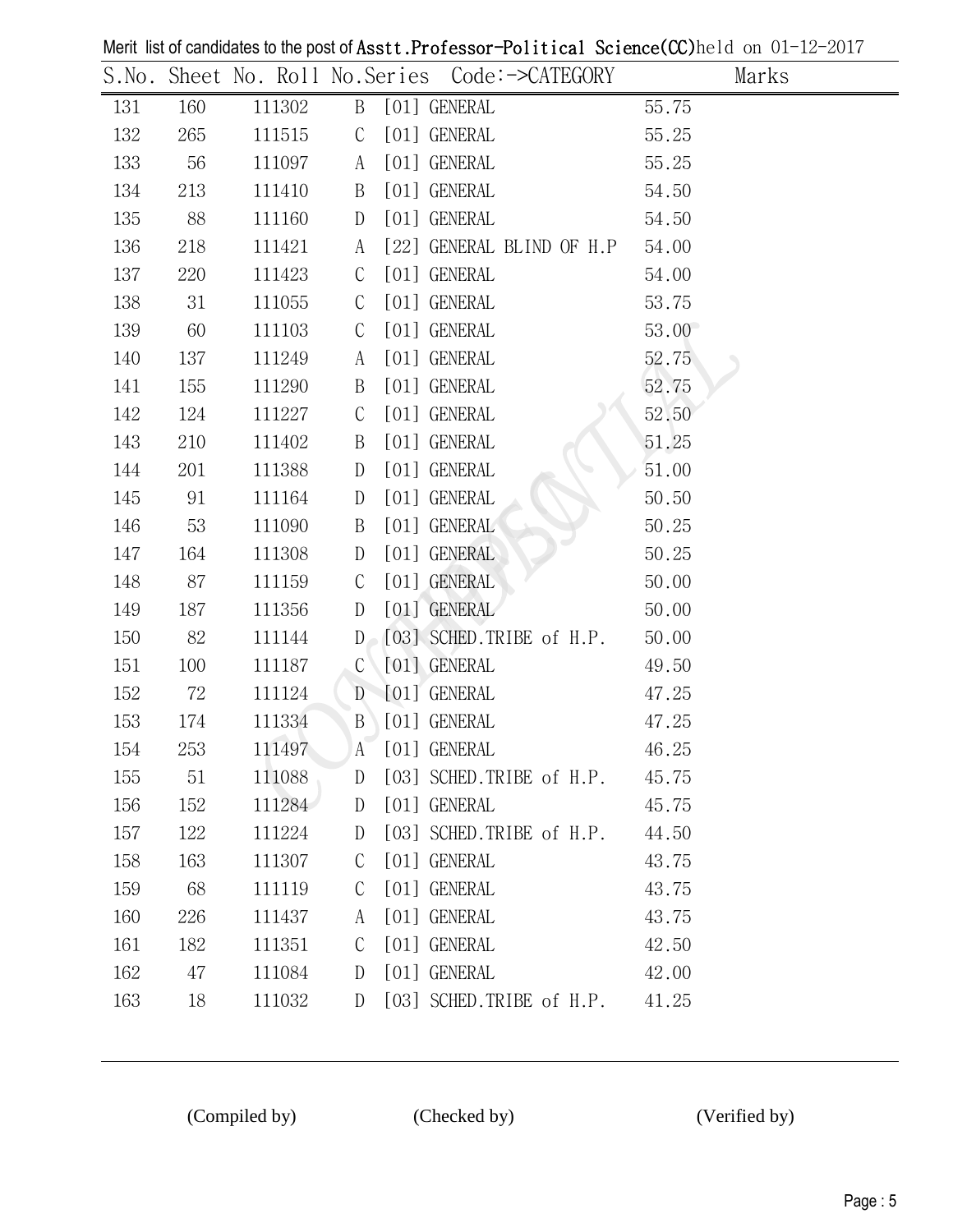|     |     |                                                |                  | S.No. Sheet No. Roll No.Series Code:->CATEGORY | Marks                                                                                                 |
|-----|-----|------------------------------------------------|------------------|------------------------------------------------|-------------------------------------------------------------------------------------------------------|
| 164 | 103 | 111197                                         |                  | A [01] GENERAL                                 | 40.00                                                                                                 |
| 165 | 169 | 111322                                         | $\boldsymbol{B}$ | [01] GENERAL                                   | 37.50                                                                                                 |
| 166 | 120 | 111221                                         | A                | [01] GENERAL                                   | 36.25                                                                                                 |
| 167 | 69  | 111120                                         | $\mathbb{D}$     | [01] GENERAL                                   | 36.00                                                                                                 |
| 168 | 34  | 111061                                         | A                | [01] GENERAL                                   | 34.25                                                                                                 |
| 169 | 24  | 111042                                         | $\boldsymbol{B}$ | [01] GENERAL                                   | 34.25                                                                                                 |
| 170 | 165 | 111314                                         | B                | [01] GENERAL                                   | 33.75                                                                                                 |
| 171 | 90  | 111162                                         | $\boldsymbol{B}$ | [01] GENERAL                                   | 31.50                                                                                                 |
| 172 | 83  | 111147                                         | $\mathsf{C}$     | [01] GENERAL                                   | 31.25                                                                                                 |
| 173 | 136 | 111248                                         | $\mathbb{D}$     | [01] GENERAL                                   | 29.75                                                                                                 |
| 174 | 277 | 111535                                         | $\mathcal{C}$    | [01] GENERAL                                   | 27.50                                                                                                 |
| 175 | 238 | 111464                                         | $\mathbb{D}$     | [01] GENERAL                                   | 26.25                                                                                                 |
| 176 | 230 | 111443                                         | $\mathsf{C}$     | [03] SCHED.TRIBE of H.P.                       | 25.00                                                                                                 |
| 177 | 20  | 111037                                         | A                | [01] GENERAL                                   | 24.00                                                                                                 |
| 178 | 45  | 111082                                         | B                | [01] GENERAL                                   | 19.25                                                                                                 |
| 179 | 189 | 111358                                         | B                | [03] SCHED.TRIBE of H.P.                       | 17.25                                                                                                 |
| 180 | 111 | 111208                                         | D                | [03] SCHED.TRIBE of H.P.                       | 12.50                                                                                                 |
|     |     | Category: [02] SCHED.CASTE of H.P.: 02 Post(s) |                  |                                                |                                                                                                       |
| 181 | 108 | 111205                                         | A                | [02] SCHED.CASTE of H.P.                       | 77.25                                                                                                 |
| 182 | 95  | 111174                                         |                  | $B \setminus [02]$ SCHED.CASTE of H.P.         | 75.75                                                                                                 |
| 183 | 158 | 111295                                         | $\mathcal{C}$    | $[02]$ SCHED.CASTE of H.P.                     | 74.00                                                                                                 |
| 184 | 105 | 111200                                         |                  | D [02] SCHED.CASTE of H.P.                     | 72.75                                                                                                 |
| 185 | 204 | 111393                                         | A                | [02] SCHED.CASTE of H.P.                       | 69.25                                                                                                 |
| 186 | 279 | 111537                                         |                  | A [02] SCHED.CASTE of H.P.                     | 69.00                                                                                                 |
| 187 | 176 | 111339                                         | C                | [02] SCHED.CASTE of H.P.                       | 67.25                                                                                                 |
| 188 | 93  | 111170                                         | B                | [02] SCHED.CASTE of H.P.                       | 67.25                                                                                                 |
| 189 | 97  | 111179                                         | C                | [02] SCHED.CASTE of H.P.                       | 66.50                                                                                                 |
| 190 | 202 | 111389                                         | A                | [02] SCHED.CASTE of H.P.                       | 66.25                                                                                                 |
| 191 | 148 | 111272                                         | $\mathbf{D}$     | [02] SCHED.CASTE of H.P.                       | 65.50                                                                                                 |
| 192 | 223 | 111432                                         | D                | [02] SCHED.CASTE of H.P.                       | 65.50                                                                                                 |
| 193 | 248 | 111487                                         | C                | [02] SCHED.CASTE of H.P.                       | 64.75                                                                                                 |
|     |     |                                                |                  |                                                | No.of candidates qualified : 02 x 03 = 06+03 = 09 +04 (crossed cut-off of General) : $\rightarrow$ 13 |
| 194 | 195 | 111372                                         | D                | [02] SCHED.CASTE of H.P.                       | 63.75                                                                                                 |
|     |     |                                                |                  |                                                |                                                                                                       |

Merit list of candidates to the post of Asstt.Professor-Political Science(CC)held on 01-12-2017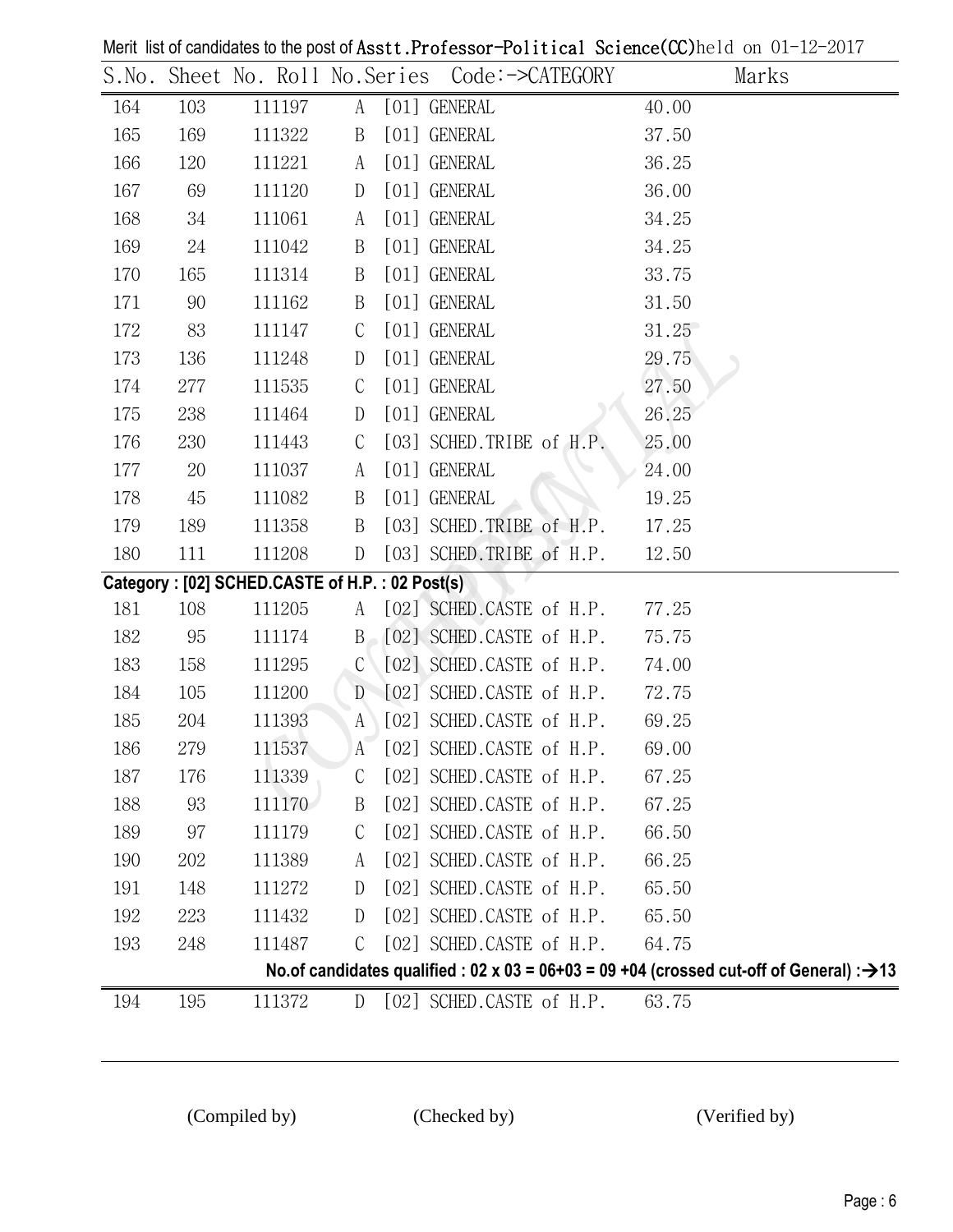Merit list of candidates to the post of Asst t. Professor-Political Science  $(CCD)$ held on 01-12-2017

|     |                 |        |               |                                                 | $m$ on the condition of $\omega$ and $m$ and $m$ and $n$ is set the contract of the condition of $\omega$ and $\omega$ and $m$ |
|-----|-----------------|--------|---------------|-------------------------------------------------|--------------------------------------------------------------------------------------------------------------------------------|
|     |                 |        |               | S.No. Sheet No. Roll No.Series Code:->CATEGORY  | Marks                                                                                                                          |
| 195 | 246             | 111481 |               | A [02] SCHED.CASTE of H.P. 63.75                |                                                                                                                                |
| 196 | 256             | 111503 | $\mathcal{C}$ | $[02]$ SCHED.CASTE of H.P. $63.00$              |                                                                                                                                |
| 197 | 185             | 111354 | B             | [02] SCHED.CASTE of H.P.                        | 63.00                                                                                                                          |
| 198 | 281             | 111541 | A             | $[02]$ SCHED.CASTE of H.P. $62.25$              |                                                                                                                                |
| 199 | 271             | 111527 | $\mathcal{C}$ | $[02]$ SCHED.CASTE of H.P. $61.75$              |                                                                                                                                |
| 200 | 239             | 111469 | A             | $[02]$ SCHED.CASTE of H.P. $61.25$              |                                                                                                                                |
| 201 | 52              | 111089 | A             | [02] SCHED.CASTE of H.P.                        | 61.00                                                                                                                          |
| 202 | 14              | 111026 | B             | $[02]$ SCHED.CASTE of H.P. $60.50$              |                                                                                                                                |
| 203 | 138             | 111250 | B             | [02] SCHED.CASTE of H.P.                        | 60.25                                                                                                                          |
| 204 | 280             | 111539 | $\mathsf{C}$  | [02] SCHED.CASTE of H.P. $59.50$                |                                                                                                                                |
| 205 | 168             | 111319 | $\mathsf{C}$  | [02] SCHED.CASTE of H.P.                        | 59.50                                                                                                                          |
| 206 | 249             | 111491 | $\mathcal{C}$ | $[02]$ SCHED.CASTE of H.P. 59.25                |                                                                                                                                |
| 207 | 63              | 111106 | B             | [02] SCHED.CASTE of H.P. $58.50$                |                                                                                                                                |
| 208 | 142             | 111259 | $\mathsf{C}$  | [02] SCHED.CASTE of H.P. $\triangleright$ 57.25 |                                                                                                                                |
| 209 | 19              | 111036 | D             | [02] SCHED.CASTE of H.P.                        | 57.00                                                                                                                          |
| 210 | 109             | 111206 | B             | $[02]$ SCHED. CASTE of H.P. $56.75$             |                                                                                                                                |
| 211 | 196             | 111373 | A             | [02] SCHED CASTE of H.P.                        | 56.75                                                                                                                          |
| 212 | 23              | 111041 | A             | $[02]$ SCHED. CASTE of H.P. $56.00$             |                                                                                                                                |
| 213 | 10              | 111021 | A             | $[02]$ SCHED.CASTE of H.P. $55.75$              |                                                                                                                                |
| 214 | 112             | 111209 |               | $A \setminus [02]$ SCHED.CASTE of H.P. 54.75    |                                                                                                                                |
| 215 | 29              | 111053 | $A^{\dagger}$ | $[02]$ SCHED.CASTE of H.P. $54.75$              |                                                                                                                                |
| 216 | 232             | 111453 |               | A [02] SCHED.CASTE of H.P. 54.00                |                                                                                                                                |
| 217 | 98              | 111181 | A             | $[02]$ SCHED.CASTE of H.P. $53.75$              |                                                                                                                                |
| 218 | 273             | 111529 |               | $A$ $[02]$ SCHED.CASTE of H.P. $53.75$          |                                                                                                                                |
| 219 | 217             | 111420 | D             | [02] SCHED.CASTE of H.P.                        | 53.25                                                                                                                          |
| 220 | 27              | 111046 | B             | [02] SCHED.CASTE of H.P.                        | 52.50                                                                                                                          |
| 221 | $6\phantom{.}6$ | 111010 | B             | [02] SCHED.CASTE of H.P.                        | 50.50                                                                                                                          |
| 222 | 197             | 111377 | A             | [02] SCHED.CASTE of H.P.                        | 50.00                                                                                                                          |
| 223 | 167             | 111316 | D             | [02] SCHED.CASTE of H.P.                        | 50.00                                                                                                                          |
| 224 | 156             | 111293 | A             | [02] SCHED.CASTE of H.P.                        | 50.00                                                                                                                          |
| 225 | 234             | 111460 | D             | [02] SCHED.CASTE of H.P.                        | 49.50                                                                                                                          |
| 226 | 191             | 111365 | A             | [02] SCHED.CASTE of H.P.                        | 48.00                                                                                                                          |
| 227 | 66              | 111115 | C             | [02] SCHED.CASTE of H.P.                        | 46.50                                                                                                                          |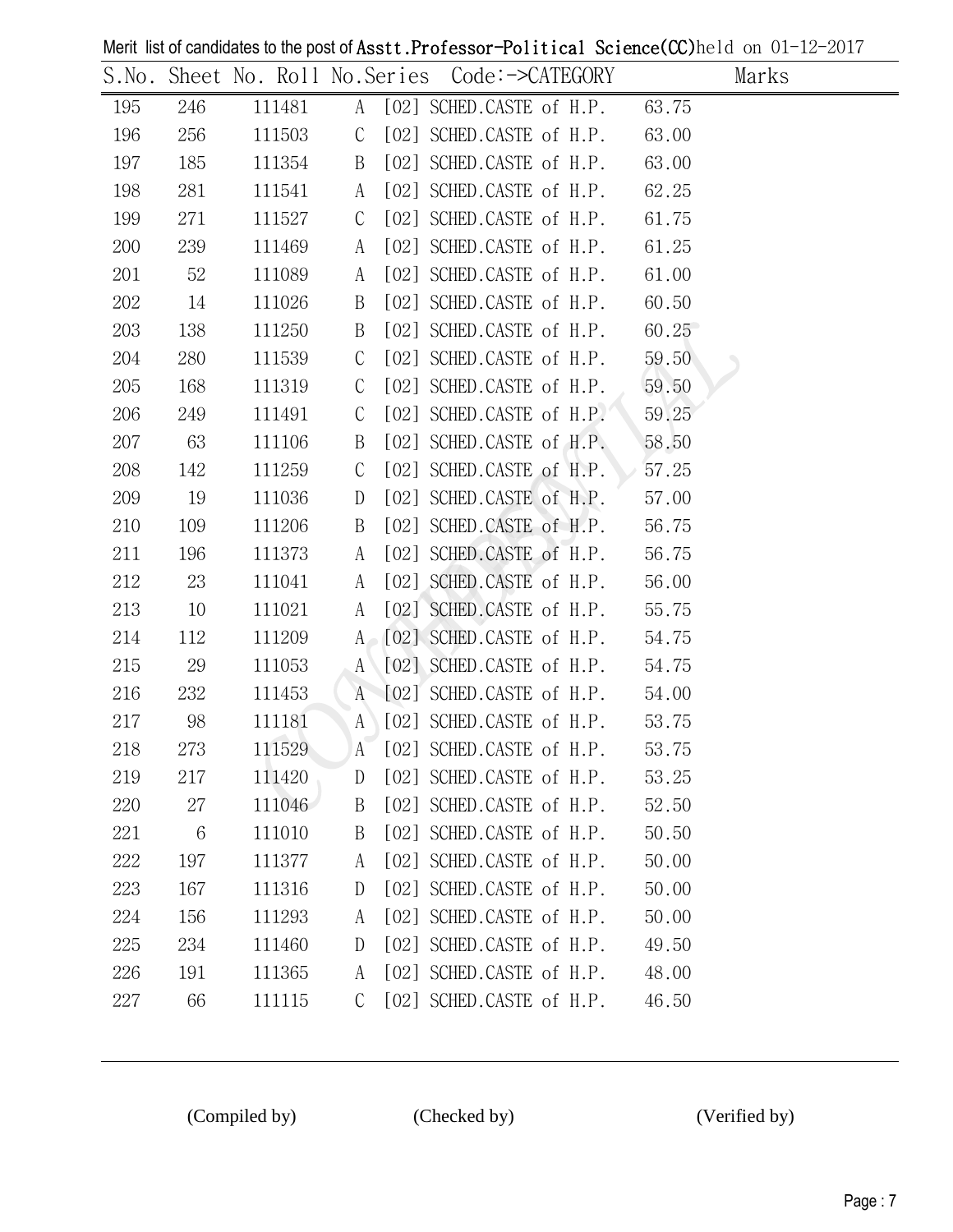Merit list of candidates to the post of Asstt.Professor-Political Science(CC)held on 01-12-2017

|        |         |                                           |               |                                                                  | $\frac{1}{2}$ and $\frac{1}{2}$ are $\frac{1}{2}$ and $\frac{1}{2}$ are post of Hobbert LOLODOOL TOILETOMIC OCCIDIOC(OC)HOTG OF $\frac{1}{2}$ |
|--------|---------|-------------------------------------------|---------------|------------------------------------------------------------------|-----------------------------------------------------------------------------------------------------------------------------------------------|
|        |         |                                           |               | S.No. Sheet No. Roll No.Series Code:->CATEGORY Marks             |                                                                                                                                               |
|        | 228 252 |                                           |               | 111496 D [02] SCHED.CASTE of H.P. 46.25                          |                                                                                                                                               |
|        | 229 2   | 111003                                    |               | C $[02]$ SCHED.CASTE of H.P. $46.25$                             |                                                                                                                                               |
| 230 11 |         |                                           |               | 111022 B [02] SCHED.CASTE of H.P. 45.50                          |                                                                                                                                               |
|        | 231 32  | 111057                                    |               | A [02] SCHED.CASTE of H.P. 45.50                                 |                                                                                                                                               |
| 232    | 150     | 111279                                    | $\mathcal{C}$ | $[02]$ SCHED.CASTE of H.P. $45.50$                               |                                                                                                                                               |
| 233    | 55      | 111096                                    | D             | $[02]$ SCHED.CASTE of H.P. $45.00$                               |                                                                                                                                               |
| 234    | 261     | 111509                                    |               | A [02] SCHED.CASTE of H.P. 45.00                                 |                                                                                                                                               |
| 235    | 50      | 111087                                    | $\mathcal{C}$ | [02] SCHED.CASTE of H.P. 44.50                                   |                                                                                                                                               |
| 236    | 127     | 111233                                    |               | A [02] SCHED.CASTE of H.P. 43.00                                 |                                                                                                                                               |
| 237    | 41      | 111073                                    |               | A [02] SCHED.CASTE of H.P. 42.50                                 |                                                                                                                                               |
| 238    | 70      | 111121                                    | A             | $[02]$ SCHED.CASTE of H.P. $41.75$                               |                                                                                                                                               |
| 239    | 276     | 111534                                    | B             | [02] SCHED.CASTE of $H.P. \rightarrow 41.25$                     |                                                                                                                                               |
| 240    | 198     | 111378                                    | B             | $[02]$ SCHED.CASTE of H.P. $37.75$                               |                                                                                                                                               |
| 241    | 190     | 111363                                    | $\mathcal{C}$ | $[02]$ SCHED.CASTE of H.P. $35.00$                               |                                                                                                                                               |
| 242    | 117     | 111216                                    | D             | $[02]$ SCHED.CASTE of H.P. $34.00$                               |                                                                                                                                               |
| 243    | 49      | 111086                                    | B             | [02] SCHED.CASTE of H.P. 33.00                                   |                                                                                                                                               |
| 244    | 110     | 111207                                    | $\mathsf{C}$  | $[02]$ SCHED.CASTE of H.P. $31.75$                               |                                                                                                                                               |
| 245    | 149     | 111275                                    | $\mathsf{C}$  | [02] SCHED.CASTE of H.P. 31.25                                   |                                                                                                                                               |
| 246    | 135     | 111247                                    | $\mathsf{C}$  | [02] SCHED.CASTE of H.P. 27.50                                   |                                                                                                                                               |
| 247    | 114     | 111212                                    |               | $D \begin{bmatrix} 02 \end{bmatrix}$ SCHED.CASTE of H.P. $27.00$ |                                                                                                                                               |
| 248    | 121     | 111222                                    |               | B [02] SCHED.CASTE of H.P. 26.25                                 |                                                                                                                                               |
| 249    | 154     | 111288                                    |               | D [02] SCHED.CASTE of H.P. 25.00                                 |                                                                                                                                               |
| 250    | 139     | 111252                                    |               | $D$ [02] SCHED.CASTE of H.P. 18.25                               |                                                                                                                                               |
| 251    |         |                                           |               | 266 111516 D [02] SCHED.CASTE of H.P. 17.50                      |                                                                                                                                               |
| 252    | 284     | 111545                                    | A             | [02] SCHED.CASTE of H.P.                                         | 14.50                                                                                                                                         |
| 253    | 78      | 111132                                    | D             | [02] SCHED.CASTE of H.P.                                         | 12.75                                                                                                                                         |
| 254    | 245     | 111479                                    | C             | [02] SCHED.CASTE of H.P.                                         | 12.50                                                                                                                                         |
| 255    | 67      | 111118                                    | B             | [02] SCHED.CASTE of H.P.                                         | 8.75                                                                                                                                          |
| 256    | 12      | 111024                                    | D             | [02] SCHED.CASTE of H.P.                                         | 7.50                                                                                                                                          |
| 257    | 151     | 111283                                    | $\mathcal{C}$ | [02] SCHED.CASTE of H.P.                                         | 5.75                                                                                                                                          |
| 258    | 145     | 111266                                    | B             | [02] SCHED.CASTE of H.P.                                         | 1.25                                                                                                                                          |
|        |         | Category: [04] O.B.C. of H.P.: 03 Post(s) |               |                                                                  |                                                                                                                                               |
| 259    | 243     | 111475                                    |               | $C$ [04] $0.B.C.$ of H.P.                                        | 78.75                                                                                                                                         |